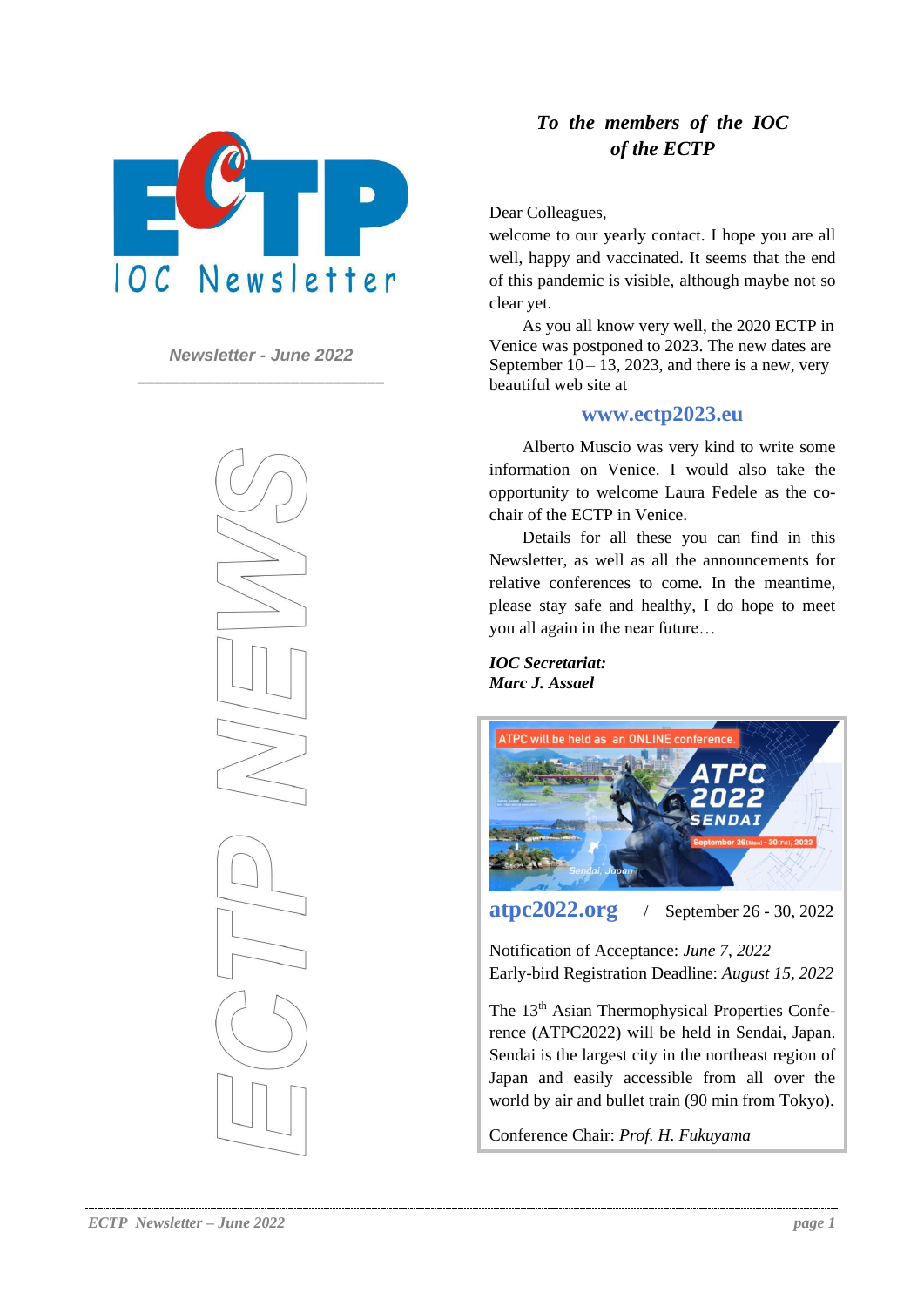

## **ECTP 2023** *22 nd European Conference on Thermophysical Properties*

Venice, Italy, September 10-13, 2023

The 22<sup>nd</sup> European Conference on Thermophysical Properties (ECTP) will take place in Venice, Italy, on September 10-13, 2023. The event, originally scheduled for 2020 but postponed due to the pandemic, is organized by the Associazione Italiana Proprietà Termofisiche (AIPT – Italian Society for Thermophysical Properties) in cooperation with University of Modena and Reggio Emilia (DIEF/EELab), the Construction Technologies Institute of the National Research Council of Italy (CNR-ITC) and IUAV University



*ECTP Newsletter – June 2022 page 2*

of Venice. The conference will take place at the "Cotonificio Veneziano" Building of IUAV University, Dorsoduro 2196, 30123 Venezia. Full details will be made progressively available at www.ectp2023.eu.

The conference will provide a forum for academic and industrial researchers to meet and exchange experiences in the field of thermophysical properties of a wide variety of systems, covering both fluids and solids. The conference will concentrate on theory, modeling, measurements and applications on the following topics:

Properties: thermal conductivity, thermal diffusivity, viscosity and non-Newtonian properties, mass-diffusion, optical and radiative properties including emissivity, reflectivity and absorptivity, solubility, phase equilibrium including liquidsolid, calorimetric and volumetric properties, speed of sound, interfacial properties including solid-solid and wettability.

**Materials:** metals and alloys, ceramics, glasses, composites, multi-functional materials, superconductors, insulation materials, solarreflective materials and thermal shields, porous materials, granular and thin-film materials, foams, gels, emulsions, soft materials, nano-materials, near critical and super critical fluids, polymers, food and biomaterials, environmentally friendly fluids, aqueous systems, petroleum fluids, ionic liquids, molten salts.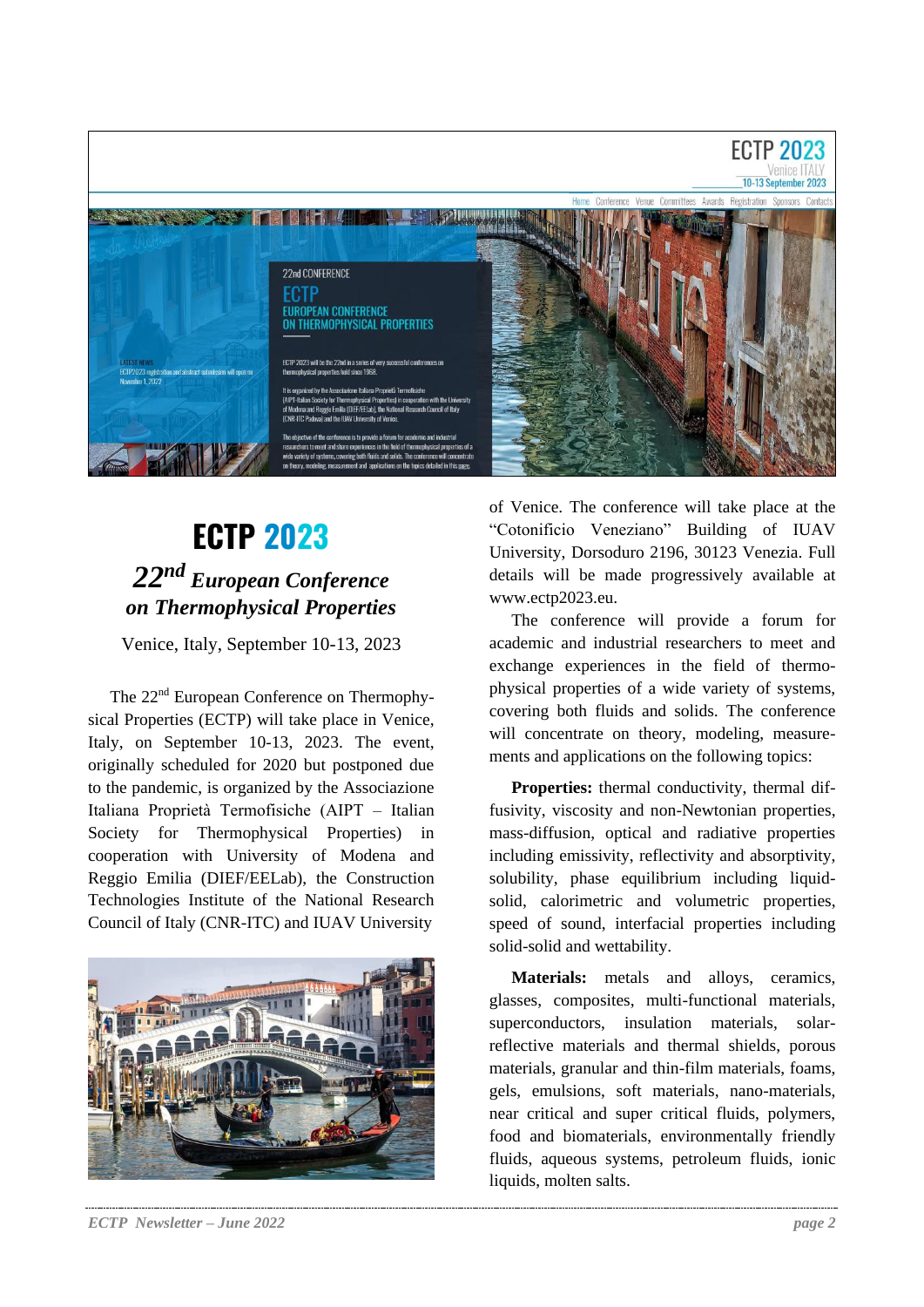**Methods:** measurement techniques (including methodologies for data evaluation and prediction), engineering applications (polymerization, casting, sintering, plasma spraying, distillation), refrigerant techniques, thermoelectric cooling, insulation structures in civil engineering.

The conference might include invited lectures, oral presentations, poster sessions and workshops on specialized topics. The ECTP Award for Lifetime Achievements, the ECTP-Netzsch Young Scientist Award, and the Ared Cezairlyan Best Paper Award (International Journal of Thermophysics), will be presented during the event. The conference will include an exhibition of scientific equipment for thermophysics.



The "Cotonificio Veneziano" building of IUAV

After the conference, authors may submit their manuscripts to some agreed journals. Peer-review will take place according to specific journal rules. Some complementary activities will be organized for accompanying persons.

*A short history*. According to tradition, Venice was founded in 421 A.D. by a Celtic people called Veneti, who lived along the coast of Northeast Italy and were Roman citizens. In 453 Attila the Hun invaded Italy, later on in 568 the Lombards also invaded the mainland, so many Veneti progressively fled to the coast islands swelling the population.

Venice was at first controlled by the Byzantine Empire – the Eastern half of the Roman Empire, which survived the fall of Rome. In 726 the Venetians partly gained their independence and elected their first doge (a Venetian word for duke).



Canal Grande

The Franks tried but failed to conquer Venice in 810. The city flourished as a trading center and ships sailed to and from its ports. Its population grew steadily. In 828 the body of St. Mark was smuggled from Egypt to Venice and became the patron saint of the city.

In the Middle Ages, Venice continued to flourish. The city of Genoa was a powerful rival and during the  $13<sup>th</sup>$  and  $14<sup>th</sup>$  century the two cities fought five wars. In 1508 several European countries formed the League of Cambrai and went to war against Venice. After 8 years of war the dominance of Venice over the Mediterranean Sea was largely unchanged. At that time Venice was also under threat by the Turks, who captured Constantinople in 1453. In 1571 a fleet of the Holy League led by the Venetian Republic and the Spanish Empire inflicted a major defeat on the fleet of the Ottoman Empire near Lepanto.



St. Mark's Square

The discovery of America started the decline of Venice. Trades shifted away from the Mediterranean, and Venice gradually lost power and influence. In the  $18<sup>th</sup>$  century Venice was politically